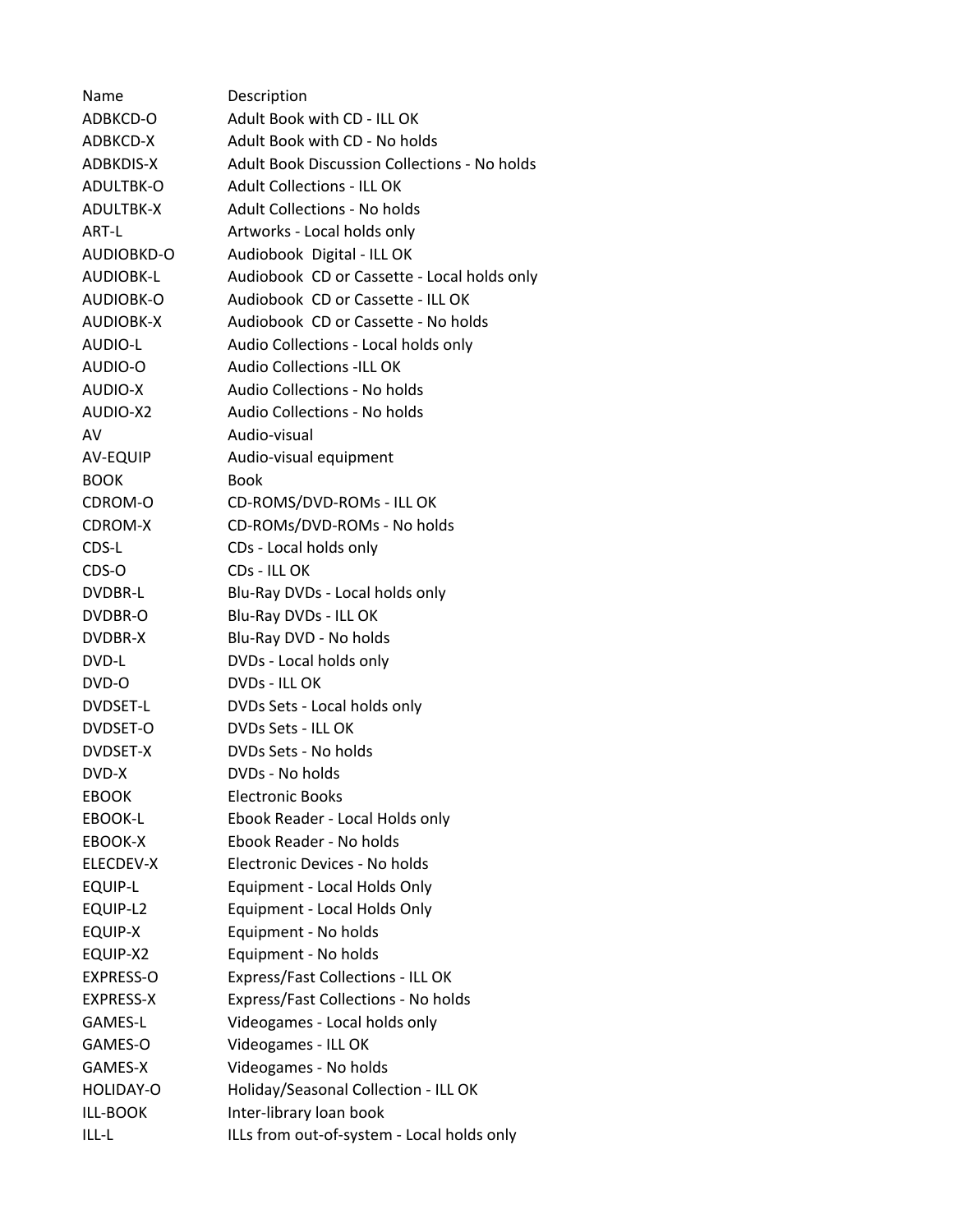ILL-X ILLs from out-of-system - No holds JAUDBK‐O Juvenile Audiobooks ‐ ILL OK JAUDBK‐X Juvenile Audiobooks ‐ No holds JAUDIO‐O Juvenile Audio Collections ‐ ILL OK JCDROM‐O Juvenile CD‐ROMs ‐ ILL OK JCDROM‐X Juvenile CD‐ROMs/DVD‐ROMs‐ No holds JDVDSET‐O Juvenile DVDs Sets ‐ ILL OK JEXPRESS‐X Juvenile Express/Fast Collections ‐ No holds JGAMES‐O Juvenile Videogames ‐ ILL OK JGAMES‐X Juvenile Videogames ‐ No holds JGRAPHIC‐O Juvenile Graphic Novel ‐ ILL OK JHOLIDAY‐O Juvenile Holiday/Seasonal Collections ‐ ILL OK JHOLIDAY‐X Juvenile Holiday/Seasonal Collections‐ No holds JKIT‐L Juvenile Kit Book and Audio‐ Local holds only JKIT‐O Juvenile Kit Book and Audio‐ ILL OK JKIT‐X Juvenile Kit Book and Audio ‐ No holds JOUTRE‐L Juvenile Outreach Collections ‐ Local holds only JPAPER‐O Juvenile Paperbacks ‐ ILL OK JPERIOD‐L Juvenile Periodicals ‐ Local holds only JPERIOD‐O Juvenile Periodicals ‐ ILL OK JPERIOD‐X Juvenile Periodicals ‐ No holds JPICTURE‐O Juvenile Picturebooks ‐ ILL OK JPOPULAR‐O Juvenile High Demand Collections ‐ ILL OK JPROFESS‐X Juvenile Professional/Storytime ‐ No holds JUVBKNF‐O Juvenile Nonfiction Collections ‐ ILL OK JUVBK‐O Juvenile Collections ‐ ILL OK JUVBKSER‐O Juvenile Series ‐ ILL OK JUVBKSER‐X Juvenile Series ‐ No Holds JUVBK‐X Juvenile Collections ‐ No holds JUVYA‐O Juvenile and YA Collections ‐ ILL OK JVIDEOI‐O Juvenile DVDs/VHS Non‐Entertainment ‐ ILL OK JVIDEO‐L Juvenile DVDs/VHS ‐ Local holds only JVIDEO‐O Juvenile DVDs/VHS ‐ ILL OK JVIDEO‐X Juvenile DVDs/VHS ‐ No holds KIT-L Kits Book and Audio- Local holds only KIT-O Kits Book and Audio - ILL OK KIT-X Kits Book and Audio - No holds LANGUAGE‐L Language Learning Materials ‐ Local holds only LARGETY‐O Large Type Collections ‐ ILL OK LAUNCH‐X LaunchPad ‐ No holds LEAPTITL‐X Leap Frog Titles ‐ No holds MAGAZINE Magazine MAINBK‐L Main collections ‐ Local holds only MAINBK‐O Main collections ‐ ILL OK MAINBK‐X Main collections ‐ No holds MICROFORM Microform NAUDBK‐O New Audiobooks ‐ ILL OK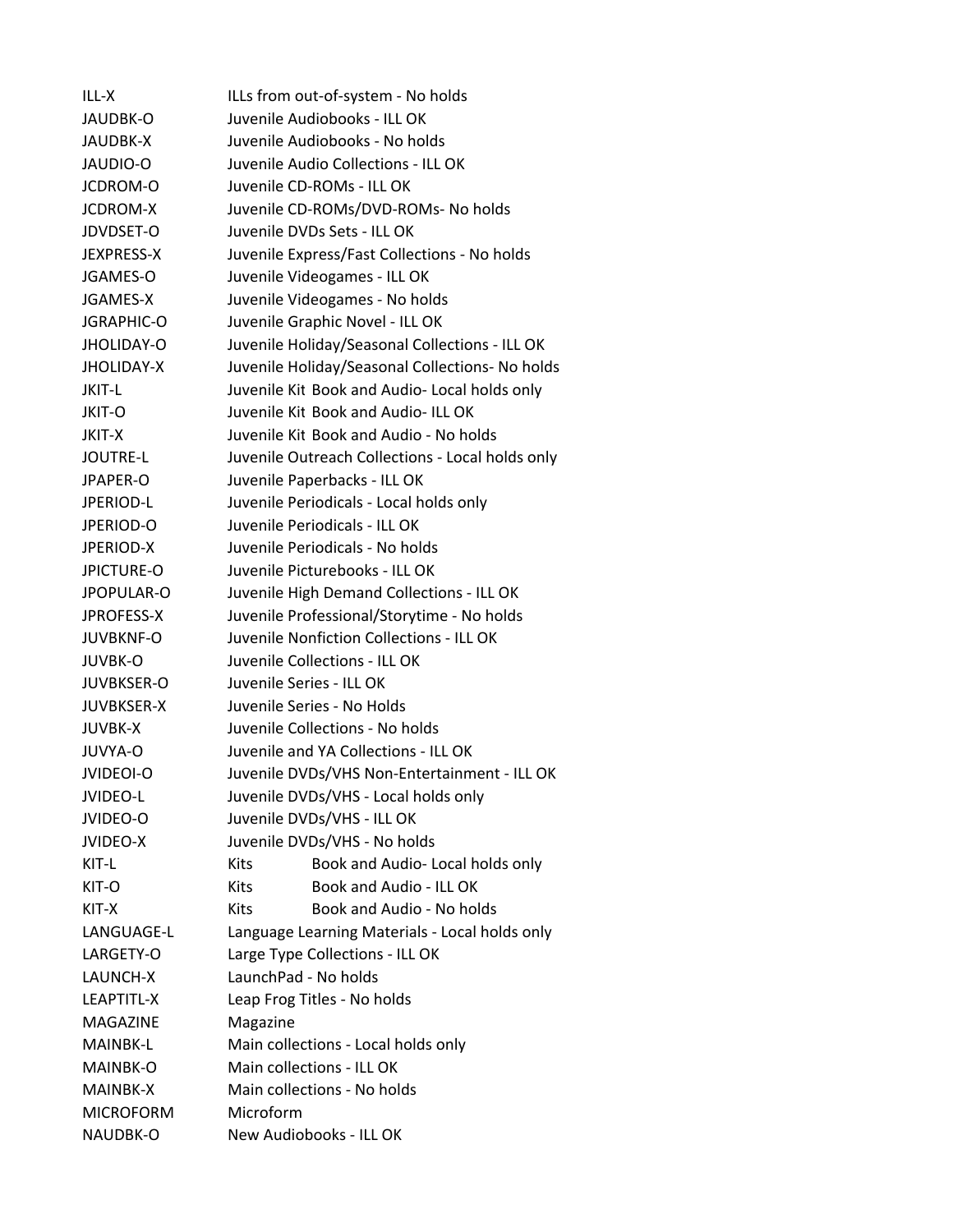NAUDBK-X New Audiobooks - No Holds NAUDIO‐L New Audio Collections ‐ Local holds only NAUDIO‐O New Audio Collections ‐ ILL OK NBOOK‐L New Books ‐ Local holds only NBOOK‐O New Books ‐ ILL OK NBOOK‐X New Books ‐ No holds NDVDSET‐O New DVDs Sets ‐ ILL OK NEW‐BOOK New books NEWSPAPER Newspaper NFIC‐L New Fiction Books ‐ Local holds only NFIC‐O New Fiction Books ‐ ILL OK NFIC‐X New Fiction Books ‐ No holds NGAMES‐X New Videogame ‐ No holds NJUVBK‐O New Juvenile Collections ‐ ILL OK NJVIDEO‐L New Juvenile DVDs/VHS ‐ Local holds only NJVIDEO‐O New Juvenile DVDs/VHS ‐ ILL OK NNONFIC‐O New Nonfiction Books ‐ ILL OK NNONFIC‐X New Nonfiction Books ‐ No holds NONCIRC‐X Non‐Circulating ‐ No holds NPAPERBK‐O New/Popular Paperbacks ‐ ILL OK NVIDEOI‐O New DVD/VHS Collections ‐ ILL OK NVIDEO‐L New DVD/VHS Collections ‐ Local holds only NVIDEO‐O New DVD/VHS Collections ‐ ILL OK NVIDEO‐X New DVD/VHS Collections ‐ No holds NYABOOK‐O New Young Adult Collections ‐ ILL OK PAMPHLET‐X Pamphlet ‐ No holds PAPERBK‐O Paperbacks ‐ ILL OK PARENT‐O Parenting Collections ‐ ILL OK PASSEMP‐X Empire Pass ‐ No holds PASSTOW2‐X Town‐issued Pass ‐ No holds PASSTOWN‐X Town‐issued Pass ‐ No holds PASS‐X Museum Pass ‐ No holds PERIOD‐L Periodicals ‐ Local holds only PERIOD‐O Periodicals ‐ ILL OK PERIOD‐X Periodicals ‐ No holds POPULAR‐O High Demand/Popular Collections ‐ ILL OK PROFESS‐X Professional collection ‐ No holds REF‐BOOK Reference book REFER-X Reference - No holds UNCAT‐X Uncataloged collections ‐ no holds UNKNOWN Unknown VIDEOI‐L DVD/VHS Collections ‐ Local holds only VIDEOI‐O DVD/VHS Collections ‐ ILL OK VIDEOI‐X DVD/VHS Collections ‐ No Holds VIDEO‐L DVD/VHS Collections ‐ Local holds only VIDEO‐O DVD/VHS Collections ‐ ILL OK VIDEO‐X DVD/VHS Collections ‐ No holds